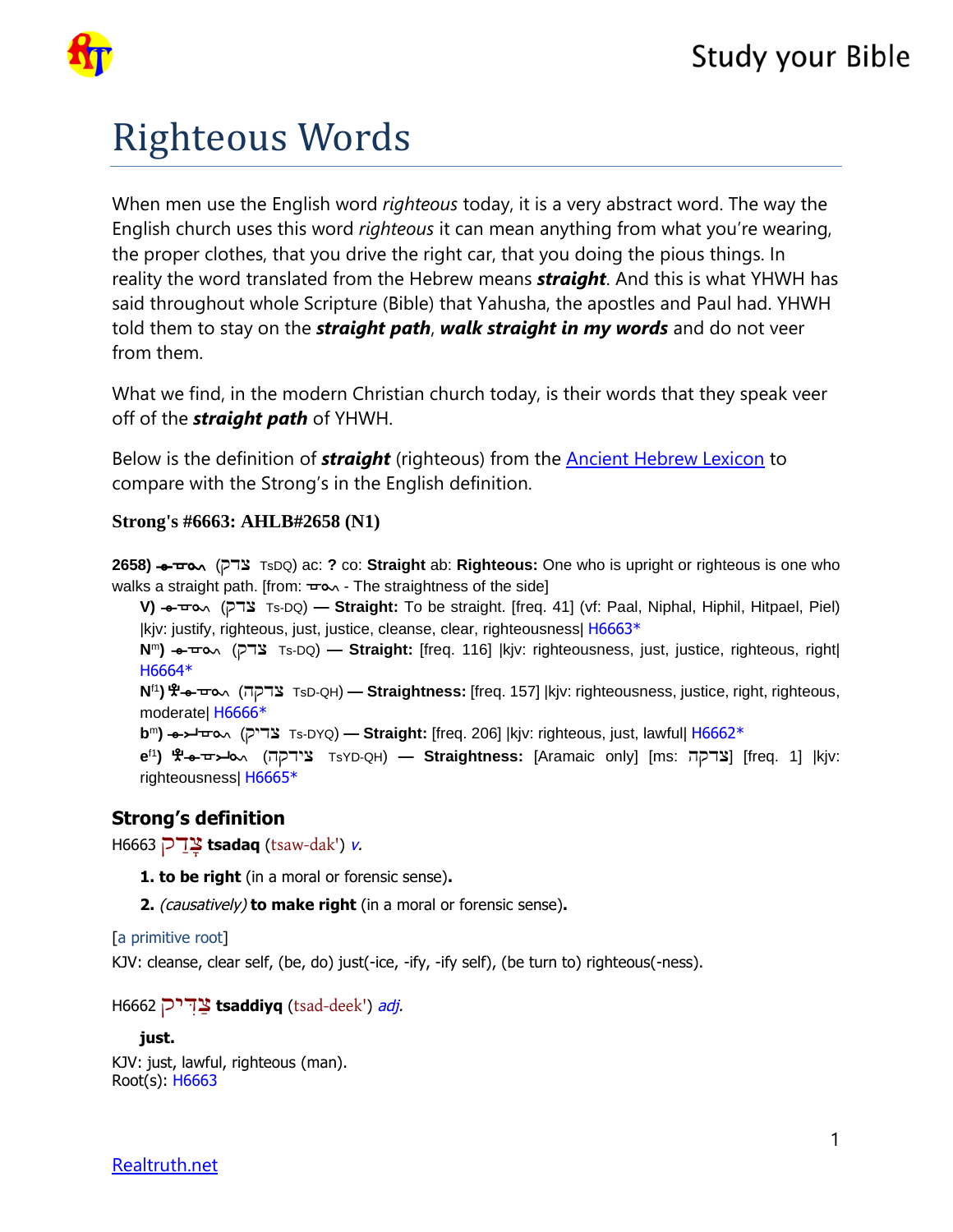```
H6664 דקֶ ֶצ tsedeq (tseh'-dek) n-m.
```
- **1. the right** (natural, moral or legal)**.**
- **2.** (abstractly) **equity.**
- **3.** (figuratively) **prosperity.**

<span id="page-1-2"></span>KJV: X even, (X that which is altogether) just(-ice), (un-)right(-eous) (cause, -ly, - ness). Root(s): [H6663](#page-0-0)

H6665 הָדקִצ **tsidqah** ([tsid-kaw'](tw://[self]?tid=15)) n-f.

## **beneficence.**

KJV: righteousness. Root(s): [H6666](#page-1-1)

<span id="page-1-1"></span>H6666 הָדקָ ְצ **tsdaqah** ([tsed-aw-kaw'](tw://[self]?tid=15)) n-f.

- **1.** (abstractly) **rightness.**
- **2.** (subjectively) **rectitude.**
- **3.** (objectively) **justice.**
- **4.** (morally) **morality, virtue.**
- **5.** (figuratively) **prosperity.**

KJV: justice, moderately, right(-eous) (act, -ly, -ness). All Root(s): [H6663](#page-0-0)

I am going to go through some of the words of the "*Christian church*" that stray from the straight path of YHWH.

## **Unrighteous words**

The law was hung on the cross. We are without law and under grace. The 10 C are death.

## **Righteous words**

**1John 3:4** Whosoever commits sin transgresses also the law: **for sin is the transgression of the law.**

**1John 3:8; He that commits sin (or breaks the law) is of the devil**; for the devil sins from the beginning. For this purpose the Son of YHWH was manifested, that he might destroy the works of the devil.

**1John 3:9;** Whosoever is born of YHWH does not commit sin; for his seed remains in him: and he is not allowed to sin, because he is born of YHWH.

**1John 2:3** And hereby **we do know** that **we know** him, **if we keep his commandments**.

## Realtruth.net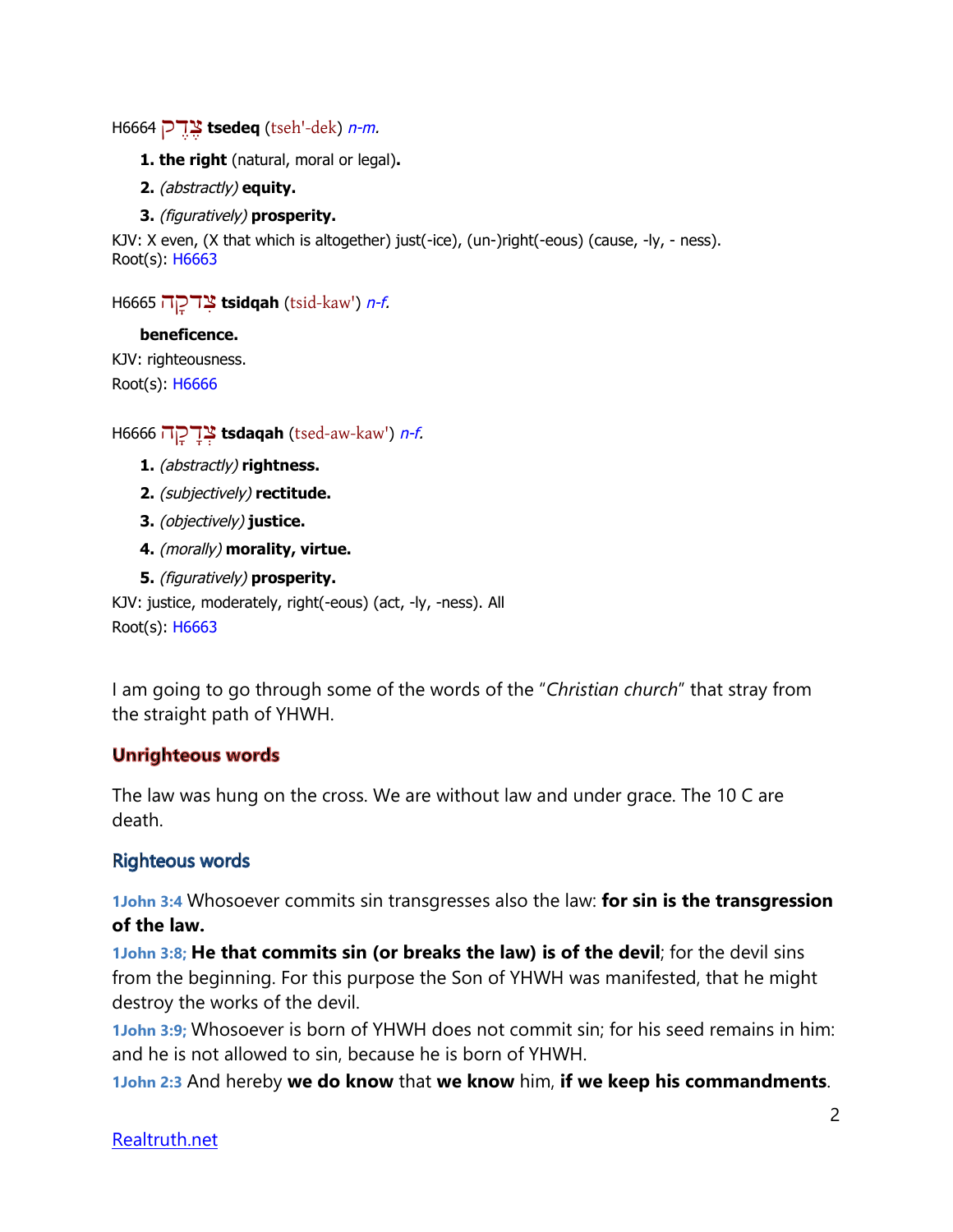



**(Jas 2:8)** If you fulfil the royal law according to the scripture, **You shall love your neighbor as yourself,** you do well:

**(Jas 2:9)** But if you have respect to persons, you commit sin, and are convinced of the law as transgressors.

**(Jas 2:10) For whosoever shall keep the whole law, and yet offend in one [***point***], he is guilty of all.**

**(Jas 2:11)** For he that said, Do not commit adultery, said also, Do not kill. Now if you commit no adultery, yet if you kill, you are become a transgressor of the law.

**(Jas 2:12)** So speak you, and so do, as they that shall be judged by the law of liberty. **(Jas 2:13)** For he shall have judgment without mercy, that has shown no mercy; and mercy rejoices against judgment.

**Rom 7:9;** For I was alive without the law once: but when the commandment came, sin revived, and I died.

**Rom 7:10;** And **the commandment, which [***was ordained***] to life**, I found [*to be*] unto death.

**Rom 7:11;** For sin, taking occasion by the commandment, deceived me, and by it slew [*me*].

**Rom 7:12; Wherefore the law [***is***] holy, and the commandment holy, and just, and good.**

**Rom 7:13;** Was then that which is good made death unto me? YHWH forbid. But sin, that it might appear sin, working death in me by that which is good; that sin by the commandment might become exceeding sinful.

# **Unrighteous words**

Faith alone, nothing we need to do, only believe. Say the sinners prayer.

## **Righteous words**

**(Jas 2:14)** What [*does it*] profit, my brethren, though a man say he has faith, and have not works? can faith save him?

**(Jas 2:15)** If a brother or sister be naked, and destitute of daily food,

**(Jas 2:16)** And one of you say unto them, Depart in peace, be [*you*] warmed and filled; notwithstanding you give them not those things which are needful to the body; what [*does it*] profit?

**(Jas 2:17)** Even so faith, if it has not works, is dead, being alone.

**(Jas 2:18)** Yea, a man may say, You have faith, and I have works: show me your faith without your works, and I will show you my faith by my works.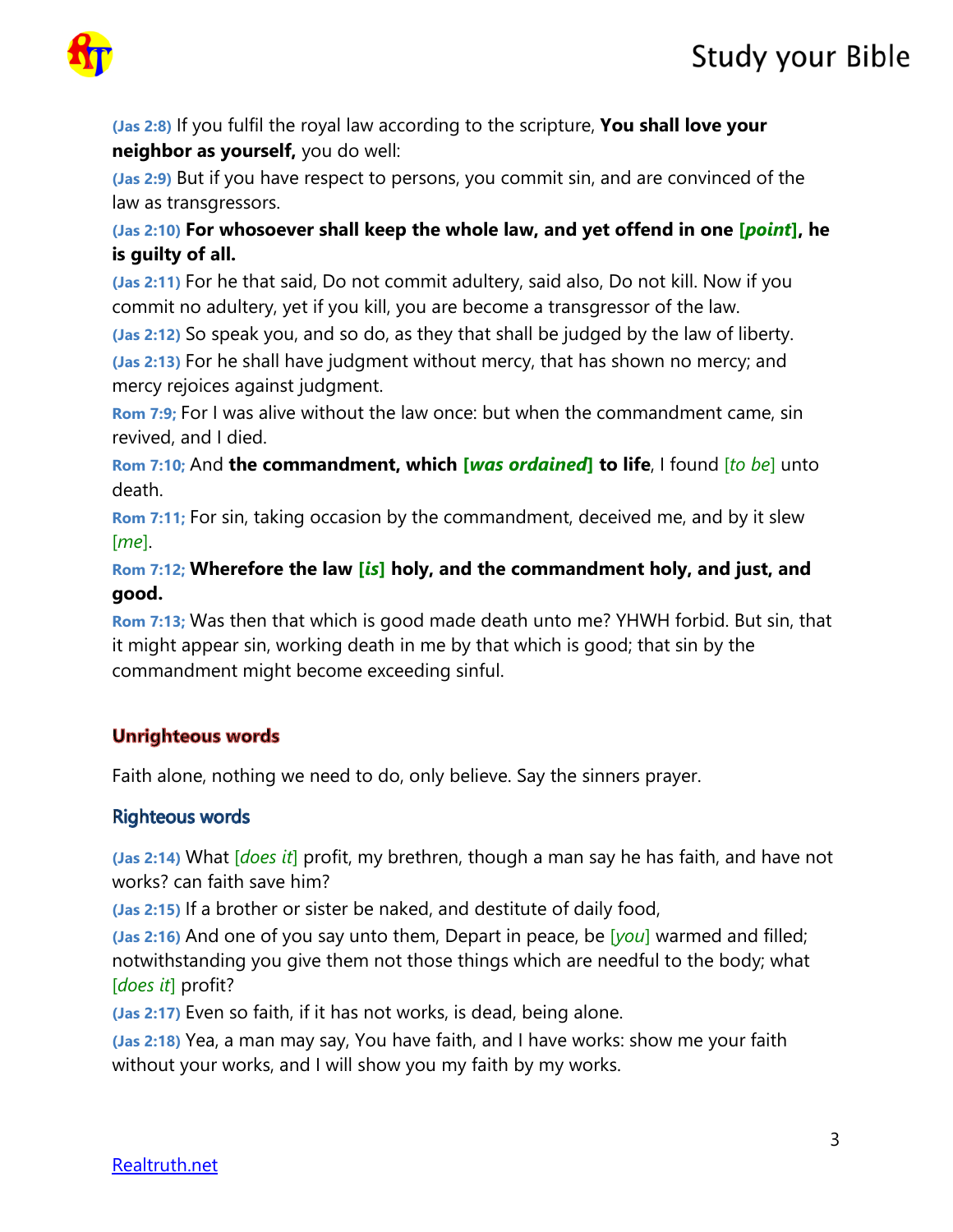**(Jas 2:19)** You believe that there is one YHWH; you do well: the devils also believe, and tremble.

**(Jas 2:20)** But will you know, O vain man, that faith without works is dead?

**(Jas 2:21)** Was not Abraham our father justified by works, when he had offered Isaac his son upon the altar?

**(Jas 2:22)** See you how faith wrought with his works, and by works was faith made perfect?

**(Jas 2:23)** And the scripture was fulfilled which says, **Abraham believed YHWH, and it was imputed unto him for righteousness:** and he was called the Friend of YHWH. **(Jas 2:24)** You see then how that by works a man is justified, and not by faith only. **(Jas 2:25)** Likewise also was not Rahab the harlot justified by works, when she had received the messengers, and had sent [*them*] out another way?

**(Jas 2:26)** For as the body without the spirit is dead, so faith without works is dead also.

# **Unrighteous words**

Jesus is GOD. There are 3 God's in one. There are 2 God's in one. There is one God with 3 personalities.

# Righteous words

**Exod 20:1;** And Elohaym spoke all these words, saying,

**Exod 20:2; I [***am***] YHWH your Elohaym**, which have brought you out of the land of Egypt, out of the house of bondage.

**Exod 20:3; You shall have no other gods before me**.

**2Kgs 19:15;** And Hezekiah prayed before YHWH, and said, **YHWH Elohaym of Israel**, which dwell [*between*] the cherubims, **you are the Elohaym, [***even***] you alone, of all the kingdoms of the earth; you have made heaven and earth.**

**Neh 9:6; You, [***even***] you, [***are***] YHWH alone; you have made heaven, the heaven of heavens, with all their host, the earth, and all [***things***] that [***are***] therein**, the seas, and all that [*is*] therein, and you preserve them all; and the host of heaven worships you. **Isa 2:11;** The lofty looks of man shall be humbled, and the haughtiness of men shall be bowed down, and **YHWH alone shall be exalted in that day**.

**Isa 37:16; YHWH of hosts, Elohaym of Israel**, that dwell [*between*] the cherubims, you [*are*] **the Elohaym, [***even***] you alone**, of all the kingdoms of the earth: you have made heaven and earth.

**John 20:17;** Yahusha says unto her, Touch me not; for I am not yet ascended to my Father: but go to my brethren, and say unto them, **I ascend unto my Father, and your Father; and [***to***] my Elohaym, and your Elohaym**.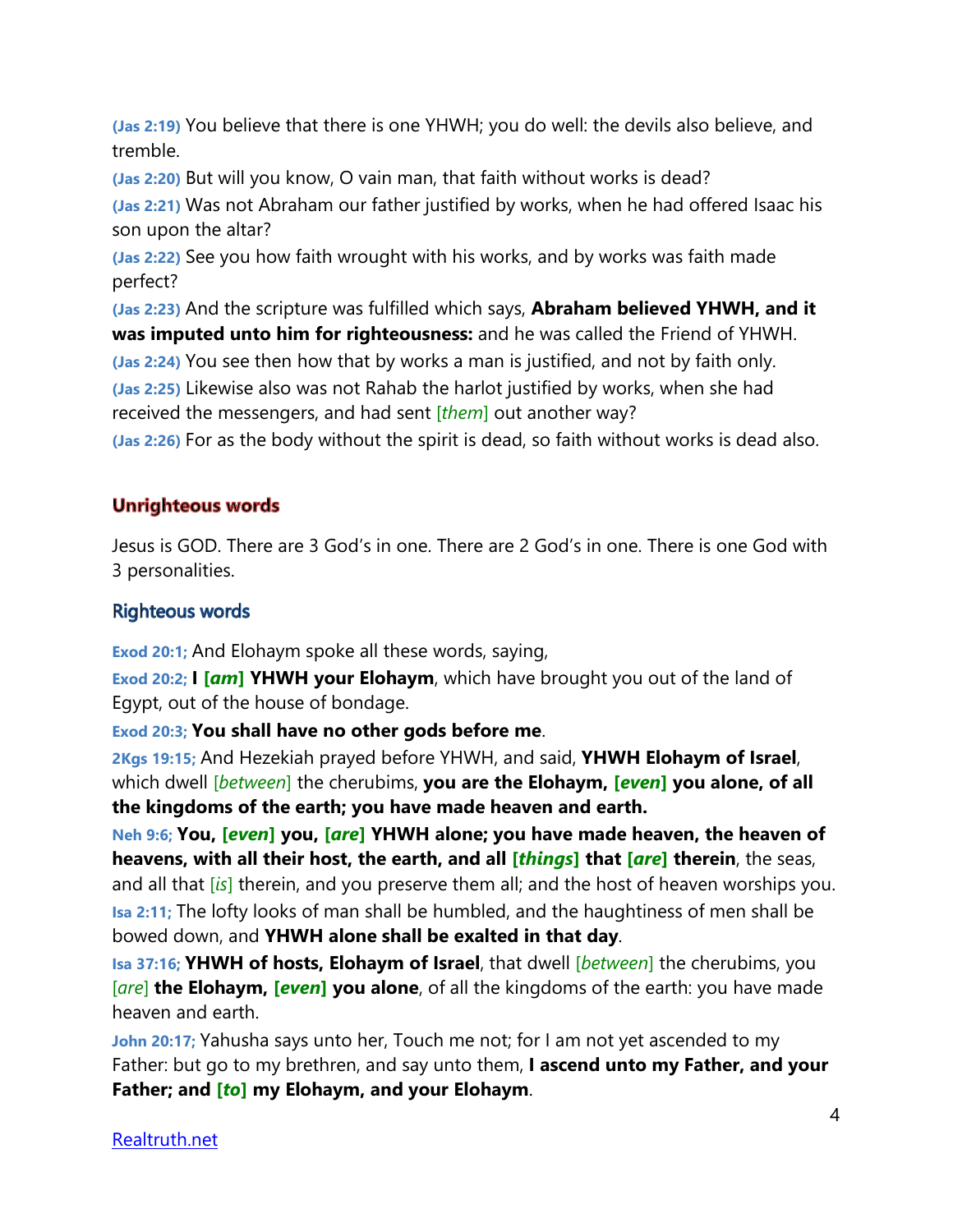

**Rev 3:11;** Behold, I come quickly: hold that fast which you have, that no man take your crown.

**Rev 3:12;** Him that overcomes will I make a pillar in the **temple of my Elohaym**, and he shall go no more out: and I will write upon him **the name of my Elohaym**, and **the name of the city of my Elohaym**, *[which is]* new Jerusalem, which comes down out of heaven **from my Elohaym**: and [*I will write upon him*] my new name.

# **Unrighteous words**

Sunday is Sabbath, The 10 Commandments have changed, Jesus is our Sabbath, 7<sup>th</sup> day Sabbath is abolished.

## **Righteous words**

**Gen 2:1;** Thus the heavens and the earth were finished, and all the host of them.

**Gen 2:2;** And on the **seventh day Elohaym ended his work** which he had made; and he rested on the seventh day from all his work which he had made.

**Gen 2:3;** And **Elohaym blessed the seventh day, and sanctified it**: because that in it he had rested from all his work which Elohaym created and made.

**Exod 20:8; Remember** the sabbath day, to keep it holy.

**Exod 20:9;** Six days shall you labor, and do all your work:

**Exod 20:10;** But the seventh day [*is*] the sabbath of YHWH your Elohaym: [*in it***] you shall not do any work, you, nor your son, nor your daughter, your manservant, nor your maidservant, nor your cattle, nor your stranger that [***is***] within your gates:**

**Exod 20:11;** For [*in*] six days YHWH made heaven and earth, the sea, and all that in them [*is*], and rested the seventh day: wherefore **YHWH blessed the sabbath day, and hallowed it.**

**Matt 5:17;** Think not that I am come to destroy the law, or the prophets: I am not come to destroy, but to fulfil.

**Matt 5:18;** For verily I say unto you, **Till heaven and earth pass, one jot or one tittle shall in no wise pass from the law, till all be fulfilled.**

**Matt 5:19;** Whosoever therefore shall break one of these least commandments, and shall teach men so, he shall be called the least in the kingdom of heaven: but whosoever shall do and teach [*them*], the same shall be called great in the kingdom of heaven.

**1John 3:4** Whosoever commits sin transgresses also the law: **for sin is the transgression of the law.**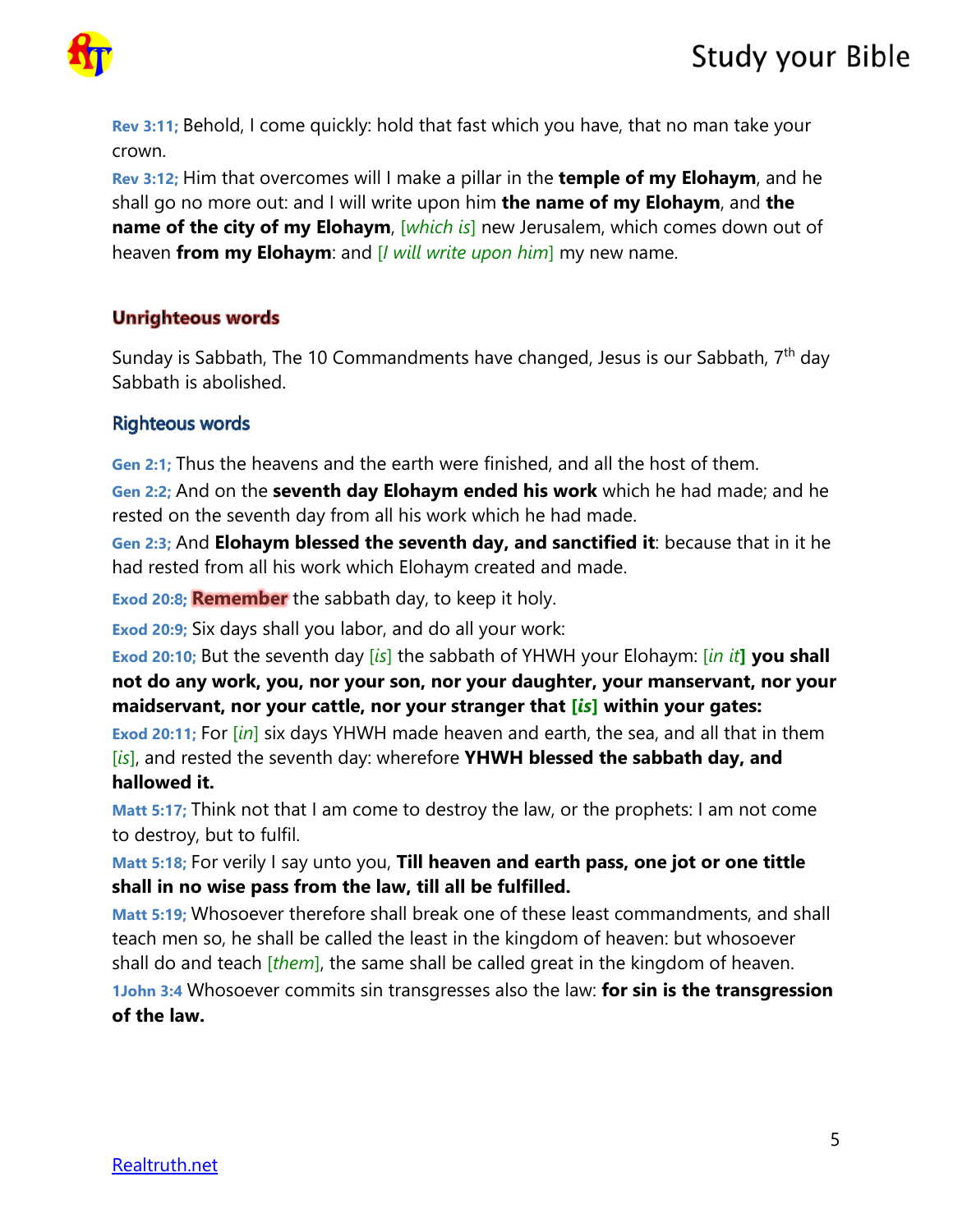# **Unrighteous words**

Good Friday, Jesus was in the grave only 1 day and part of 2 nights. Jesus died on Friday. Sunday morning resurrection. Sunrise services.

## **Righteous words**

**Jonah 1:17;** Now YHWH had prepared a great fish to swallow up Jonah. **And Jonah was in the belly of the fish three days and three nights.**

**Matt 12:40;** For **as Jonas was three days and three nights in the whale's belly**; **so shall the Son of man be three days and three nights in the heart of the earth**.

**Matt 16:4;** A wicked and adulterous generation seeks after a sign; and **there shall no sign be given unto it, but the sign of the prophet Jonas**. And he left them, and departed.

**Luke 11:29;** And when the people were gathered thick together, he began to say, This is an evil generation: they seek a sign; and there shall no sign be given it, **but the sign of Jonas the prophet**.

**Luke 11:30;** For as Jonas was a sign unto the Ninevites, so shall also the Son of man be to this generation.

**Matt 28:1; In the end of the sabbath**, as it began **to dawn** toward the first [*day*] of the week, came Mary Magdalene and the other Mary to see the sepulcher.

**Luke 23:54;** And that day was the preparation, and the sabbath **drew on**.

**Note**: The Greek word for *dawn* and *drew on* in these 2 verses is G2020 ἐπιφώσκω **epiphosko** ([e-piy-fō'-skō](tw://[self]?tid=14)) [v](tw://[self]?tid=1000000#V-). and is only used 2 times in the Bible.

## **Total KJV Occurrences:** 2

- dawn, 1 Matt 28:1
- on, 1 Luke 23:54

We know in the Bible a day is from sunset to sunset. In Luke we have the day of Preparation ending sabbath *drawing on or dawning*, starting, sundown. The same is so for Matthew, it was **IN the end of the sabbath** and the first day of the week was *drawing on or dawning*. So Sunday or first day resurrection is not possible as the first day had not arrived yet when the stone was rolled away.

If Yahusha was NOT in the grave 3 full days and 3 full nights, then the ONLY sign the Jews were to have would have been false.

## **Unrighteous words**

When we die, we go to be with Jesus and will be seeing him face-to-face and we're dancing with him in the heavens and are running around looking at the mansions and having a good time. Or others were going into purgatory where we can be of purged